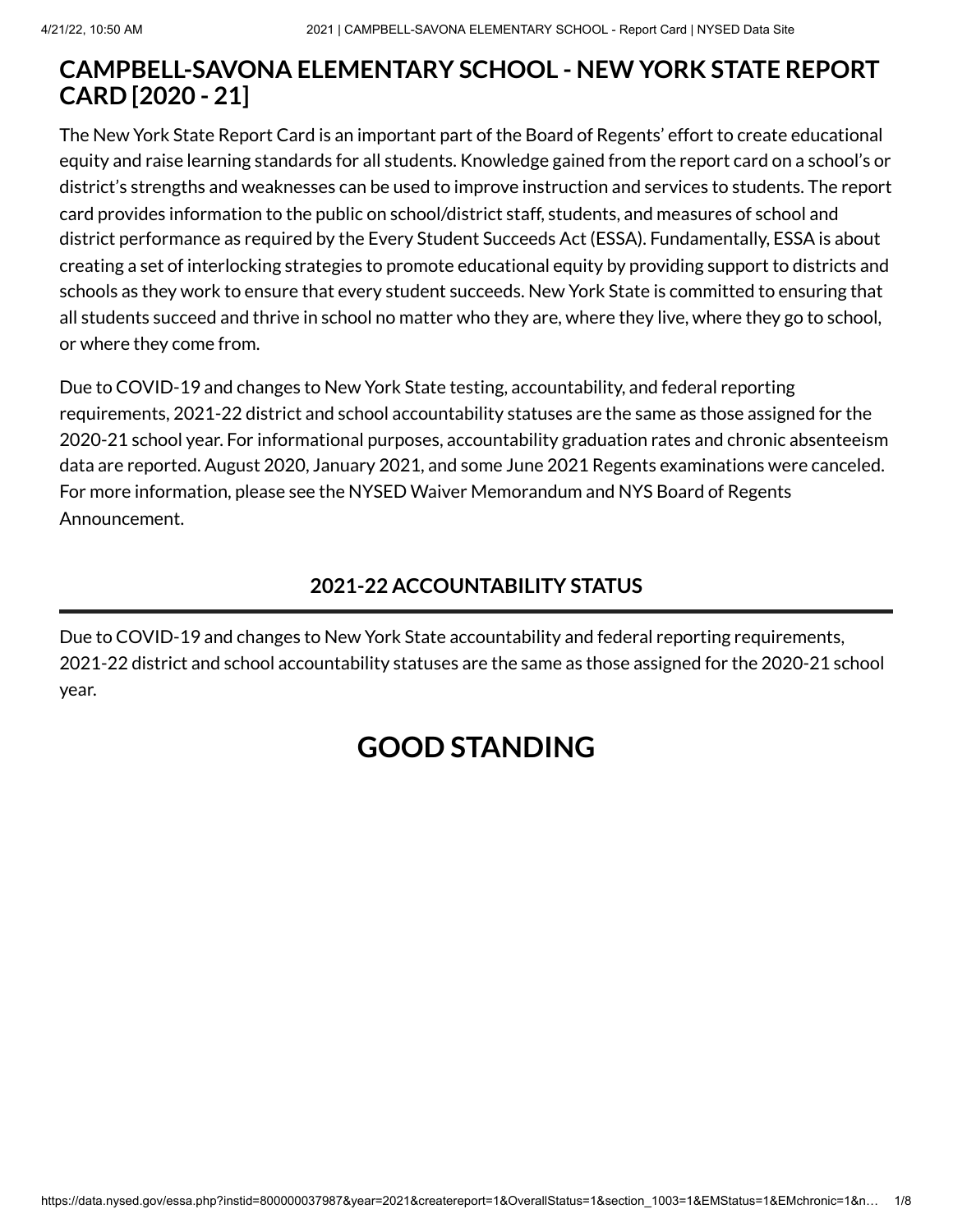#### **SECTION 1003 SCHOOL IMPROVEMENT FUNDS (2020-21)**

The link below provides a list of all Local Education Agencies and public schools that received section 1003 school improvement funds, including the amount of funds each school received and the types of strategies implemented in each school with such funds.

Section 1003 School [Improvement](https://data.nysed.gov/files/essa/20-21/1003.xlsx) Funds Data (58.87 kilobytes)

For information on the use of Title I School Improvement funds, see:

- 2020-21 Title I SIG 1003 [Basic Planning](http://www.p12.nysed.gov/funding/currentapps.html#siga2020-21)
- 2020-21 Title I School Improvement Grant 1003 [Targeted Support](http://www.p12.nysed.gov/funding/currentapps.html#sig-targeted-2020-21) Grant
- 2020-21 Title I School Improvement Grant 1003 ENHANCED [Comprehensive](http://www.p12.nysed.gov/funding/currentapps.html#sig-csi-2020) Support and Improvement (CSI) Support Grant
- 2020-23 [NYSIP-PLC](http://www.p12.nysed.gov/funding/currentapps.html#nysip-plc-phase-3) Phase III
- SIG Cohort 6 and 7 Schools [Funded with](http://www.p12.nysed.gov/oisr/) SIGA in 2020-21

#### **ELEMENTARY/MIDDLE STATUSES BY SUBGROUP**

Due to COVID-19 and changes to New York State accountability and federal reporting requirements, 2021-22 district and school accountability statuses are the same as those assigned for the 2020-21 school year.

| Subgroup                          | <b>Status</b>        |
|-----------------------------------|----------------------|
| All Students                      | <b>Good Standing</b> |
| White                             | <b>Good Standing</b> |
| <b>Students with Disabilities</b> | Good Standing        |
| <b>Economically Disadvantaged</b> | <b>Good Standing</b> |

#### **ELEMENTARY/MIDDLE CHRONIC ABSENTEEISM**

Accountability chronic absenteeism data are provided for informational purposes only in 2020-21 and are not used to make district or school accountability status determinations for the 2021-22 school year.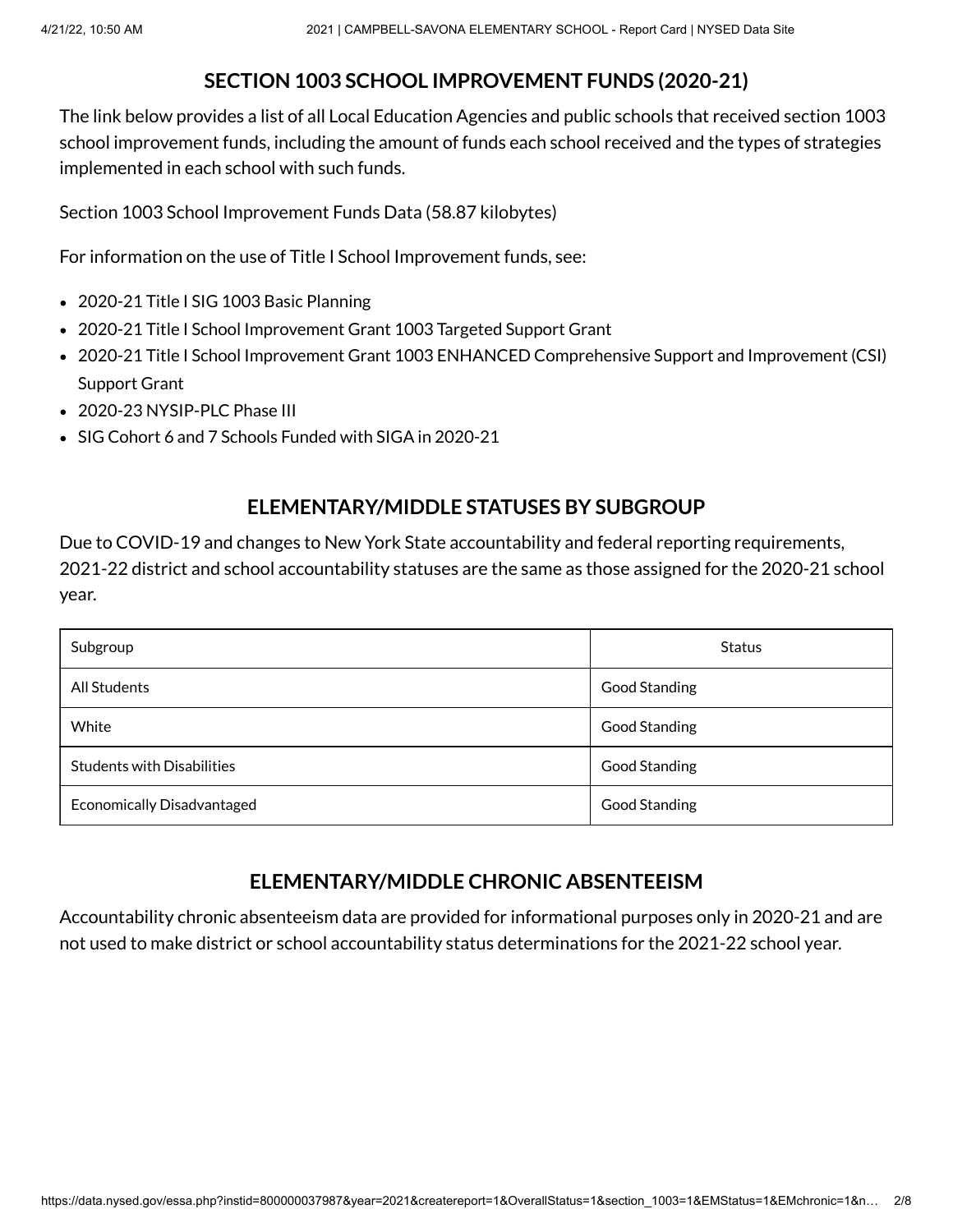4/21/22, 10:50 AM 2021 | CAMPBELL-SAVONA ELEMENTARY SCHOOL - Report Card | NYSED Data Site

| Subgroup                                           | <b>Students</b><br>Enrolled | <b>Students Chronically</b><br>Absent | <b>Chronic Absenteeism</b><br>Rate |
|----------------------------------------------------|-----------------------------|---------------------------------------|------------------------------------|
| <b>All Students</b>                                | 374                         | 89                                    | 23.8%                              |
| American Indian or Alaska Native                   | 3                           |                                       |                                    |
| Asian or Native Hawaiian/Other Pacific<br>Islander | $\overline{2}$              |                                       |                                    |
| Hispanic or Latino                                 | 12                          |                                       |                                    |
| Multiracial                                        | 10                          |                                       |                                    |
| White                                              | 347                         | 77                                    | 22.2%                              |
| <b>Students with Disabilities</b>                  | 77                          | 24                                    | 31.2%                              |
| <b>Economically Disadvantaged</b>                  | 199                         | 70                                    | 35.2%                              |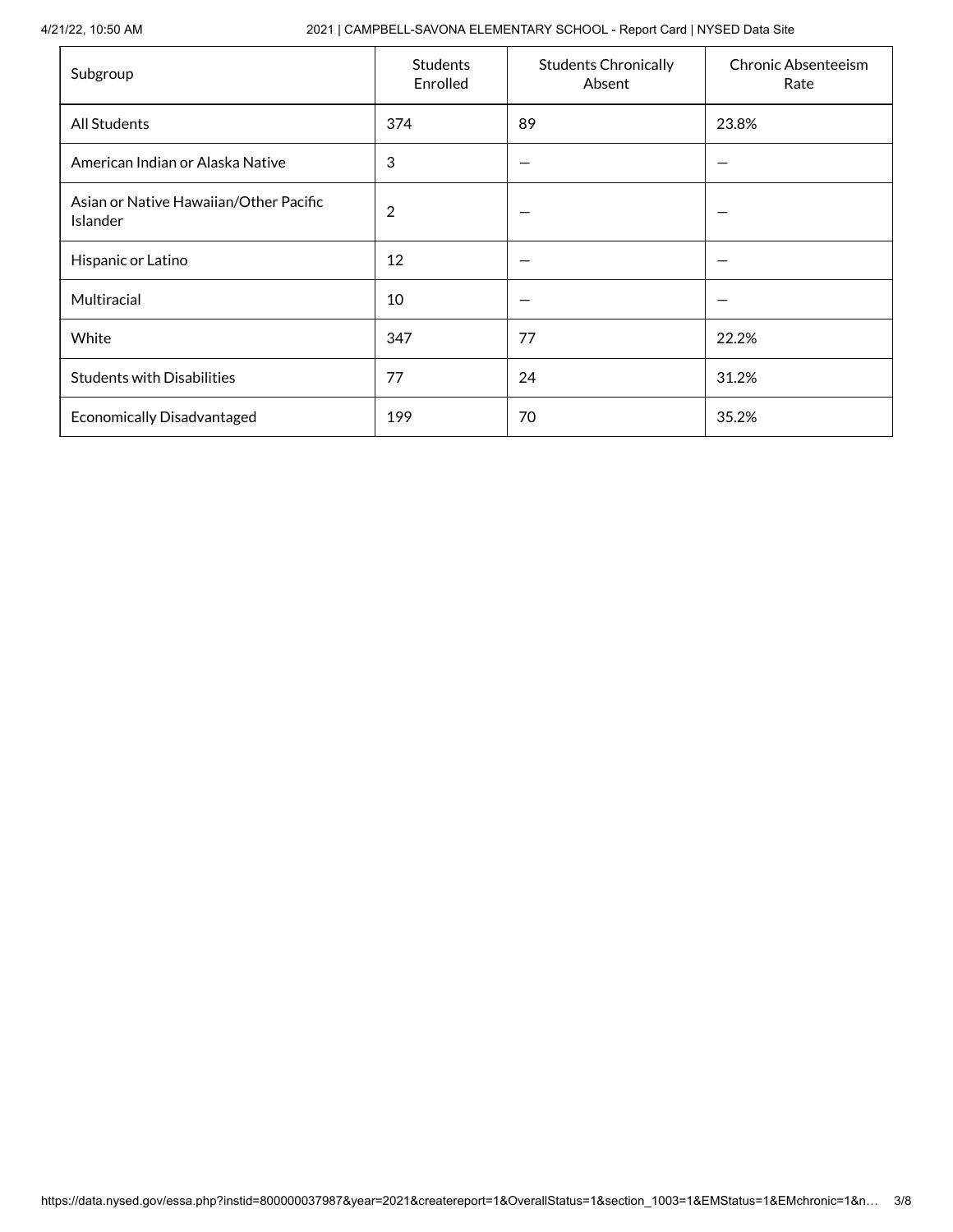#### **NATIONAL ASSESSMENT OF EDUCATION PROGRESS (NAEP) RESULTS (2018-19)**

National Assessment of Education Progress (NAEP) are reported for statewide (New York State) and national results only. District- and school-level results are not reported for NAEP.

|                                              | <b>READING</b>               |              |                   | <b>MATH</b>     |                              |              |                   |                 |
|----------------------------------------------|------------------------------|--------------|-------------------|-----------------|------------------------------|--------------|-------------------|-----------------|
| <b>SUBGROUP</b>                              | <b>BELOW</b><br><b>BASIC</b> | <b>BASIC</b> | <b>PROFICIENT</b> | <b>ADVANCED</b> | <b>BELOW</b><br><b>BASIC</b> | <b>BASIC</b> | <b>PROFICIENT</b> | <b>ADVANCED</b> |
| <b>All Students</b>                          | 34%                          | 31%          | 26%               | 8%              | 24%                          | 40%          | 29%               | 8%              |
| Students with<br><b>Disabilities</b>         | 73%                          | 18%          | 7%                | 1%              | 61%                          | 30%          | 7%                | 2%              |
| American<br>Indian or Alaska<br>Native       | $\ast$                       | $\ast$       | $\ast$            | $\ast$          | $\ast$                       | $\ast$       | $\ast$            | $\ast$          |
| Asian                                        | 21%                          | 27%          | 34%               | 17%             | 8%                           | 23%          | 43%               | 26%             |
| Native<br>Hawaiian/Other<br>Pacific Islander | $\ast$                       | $\ast$       | $\ast$            | $\ast$          | $\ast$                       | $\ast$       | $\ast$            | $\ast$          |
| <b>Black or African</b><br>American          | 53%                          | 31%          | 14%               | 2%              | 43%                          | 40%          | 16%               | 1%              |
| Hispanic or<br>Latino                        | 45%                          | 32%          | 19%               | 4%              | 33%                          | 45%          | 19%               | 2%              |
| White                                        | 24%                          | 32%          | 33%               | 11%             | 14%                          | 39%          | 38%               | 9%              |
| Multiracial                                  | 24%                          | 23%          | 35%               | 18%             | 15%                          | 42%          | 31%               | 12%             |
| English<br>Language<br>Learners              | 78%                          | 17%          | 4%                | $\ast$          | 51%                          | 40%          | 8%                | 1%              |
| Economically<br>Disadvantaged                | 49%                          | 31%          | 17%               | 3%              | 33%                          | 43%          | 21%               | 3%              |

#### **NEW YORK STATE NAEP GRADE 4**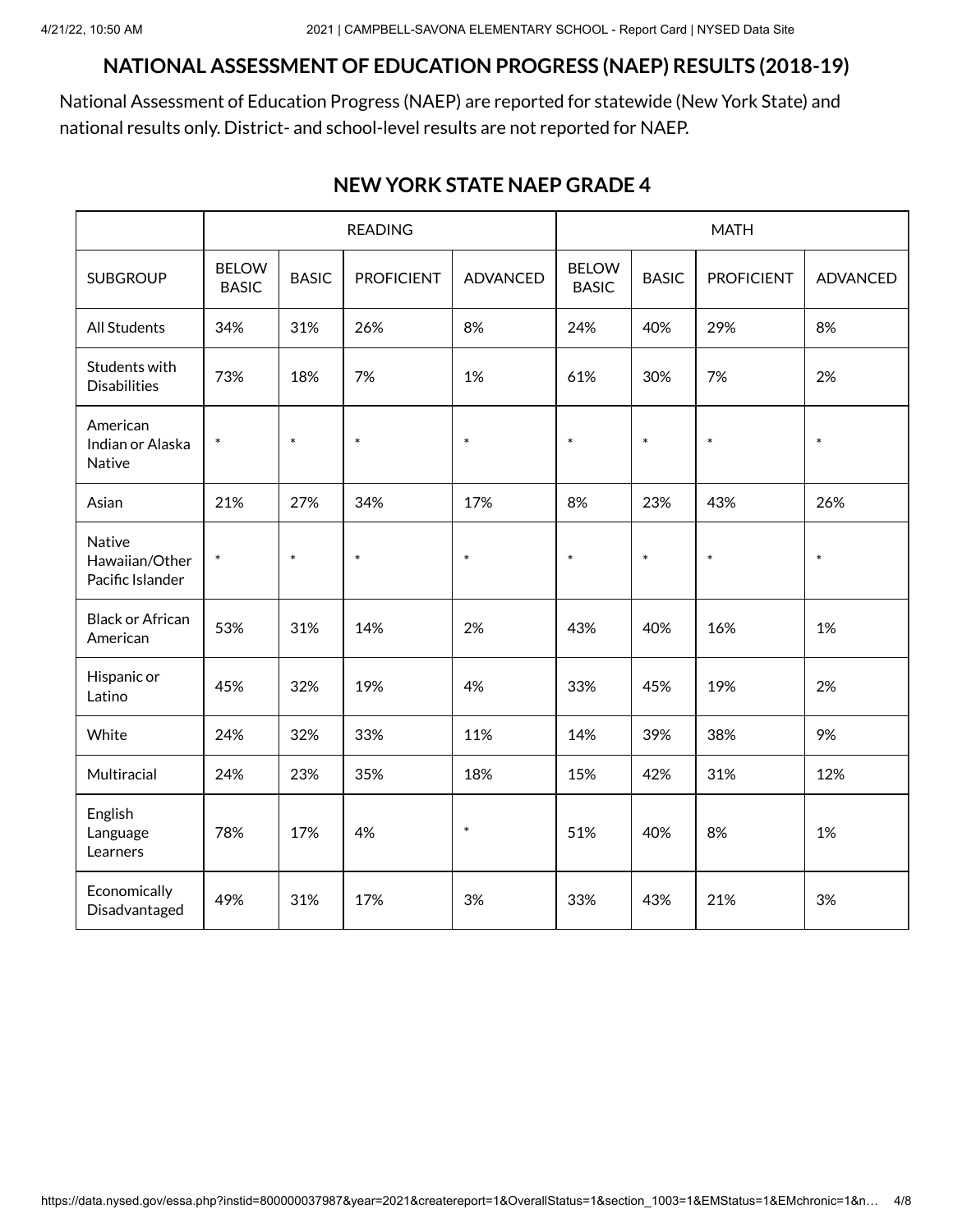# **NEW YORK STATE NAEP GRADE 8**

|                                                     | <b>READING</b>               |              |                   | <b>MATH</b>     |                              |              |                   |                 |
|-----------------------------------------------------|------------------------------|--------------|-------------------|-----------------|------------------------------|--------------|-------------------|-----------------|
| <b>SUBGROUP</b>                                     | <b>BELOW</b><br><b>BASIC</b> | <b>BASIC</b> | <b>PROFICIENT</b> | <b>ADVANCED</b> | <b>BELOW</b><br><b>BASIC</b> | <b>BASIC</b> | <b>PROFICIENT</b> | <b>ADVANCED</b> |
| <b>All Students</b>                                 | 30%                          | 38%          | 28%               | 4%              | 34%                          | 32%          | 22%               | 11%             |
| Students with<br><b>Disabilities</b>                | 58%                          | 31%          | 10%               | 1%              | 72%                          | 22%          | 5%                | 2%              |
| American<br>Indian or Alaska<br>Native              | $\ast$                       | $\ast$       | $\ast$            | $\ast$          | $\ast$                       | $\ast$       | $\ast$            | $\ast$          |
| Asian                                               | 21%                          | 33%          | 36%               | 10%             | 15%                          | 25%          | 29%               | 31%             |
| <b>Native</b><br>Hawaiian/Other<br>Pacific Islander | $\ast$                       | $\ast$       | $\ast$            | $\ast$          | $\ast$                       | $\ast$       | $\ast$            | $\ast$          |
| <b>Black or African</b><br>American                 | 43%                          | 38%          | 17%               | 1%              | 55%                          | 30%          | 12%               | 3%              |
| Hispanic or<br>Latino                               | 41%                          | 38%          | 19%               | 2%              | 49%                          | 35%          | 14%               | 3%              |
| White                                               | 20%                          | 39%          | 35%               | 6%              | 23%                          | 33%          | 29%               | 15%             |
| Multiracial                                         | $\ast$                       | $\ast$       | $\ast$            | $\ast$          | $\ast$                       | $\ast$       | $\ast$            | $\ast$          |
| English<br>Language<br>Learners                     | 83%                          | 16%          | 1%                | $\ast$          | 88%                          | 10%          | 2%                | $\ast$          |
| Economically<br>Disadvantaged                       | 40%                          | 38%          | 20%               | 2%              | 47%                          | 32%          | 16%               | 5%              |

\*There are not sufficient data for this subgroup.

# **NEW YORK STATE NAEP PARTICIPATION RATES**

|                                   | Grade 4 Participation Rate |     | Grade 8 Participation Rate |             |  |
|-----------------------------------|----------------------------|-----|----------------------------|-------------|--|
|                                   | MATH<br><b>READING</b>     |     | <b>READING</b>             | <b>MATH</b> |  |
| All Students                      | 89%                        | 89% | 84%                        | 85%         |  |
| <b>Students with Disabilities</b> | 87%                        | 87% | 92%                        | 95%         |  |
| English Language Learners         | 89%                        | 90% | 88%                        | 90%         |  |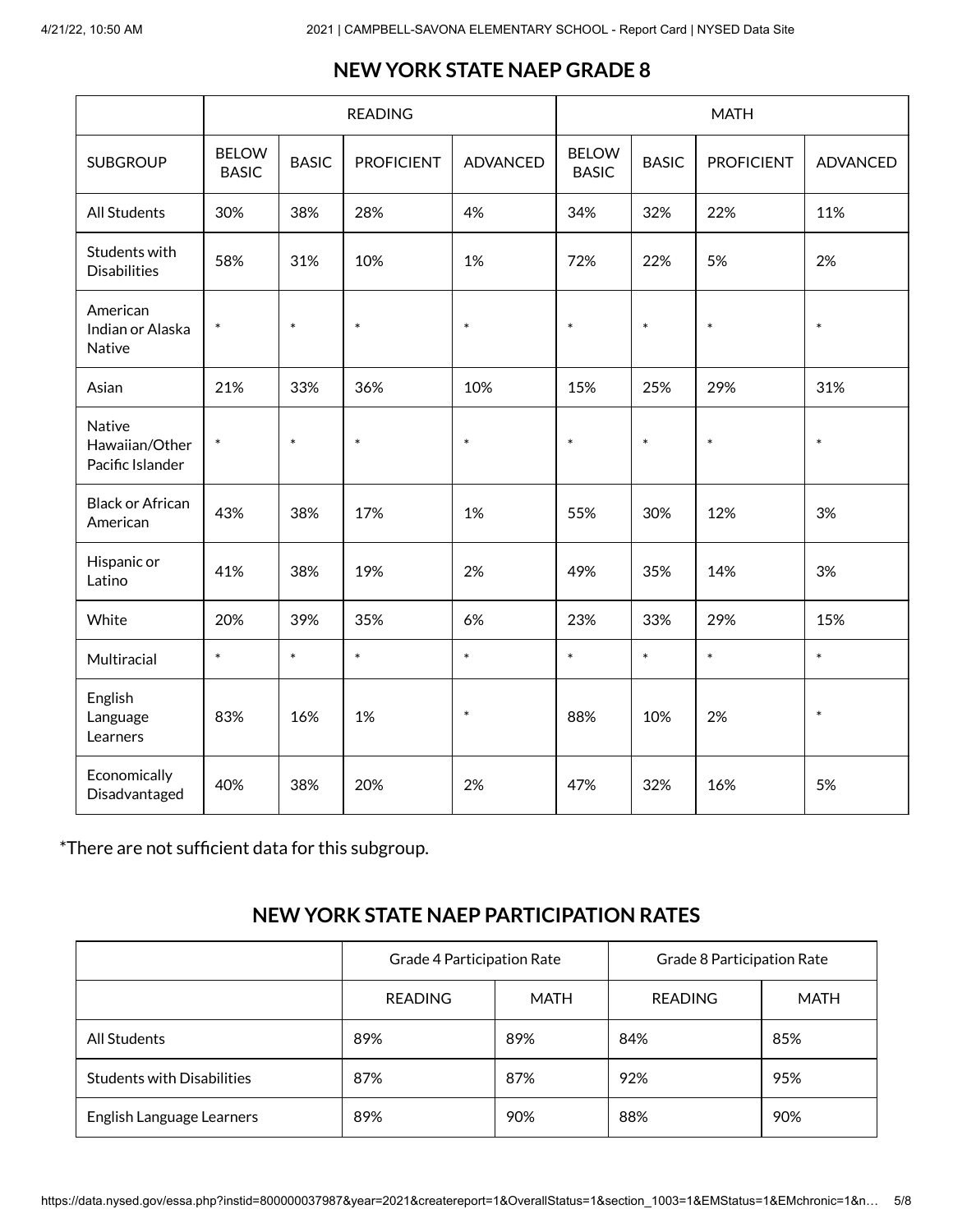#### **NATIONAL NAEP GRADE 4**

|                                              | <b>READING</b>               |              |                   | <b>MATH</b>     |                              |              |                   |                 |
|----------------------------------------------|------------------------------|--------------|-------------------|-----------------|------------------------------|--------------|-------------------|-----------------|
| <b>SUBGROUP</b>                              | <b>BELOW</b><br><b>BASIC</b> | <b>BASIC</b> | <b>PROFICIENT</b> | <b>ADVANCED</b> | <b>BELOW</b><br><b>BASIC</b> | <b>BASIC</b> | <b>PROFICIENT</b> | <b>ADVANCED</b> |
| <b>All Students</b>                          | 35%                          | 31%          | 26%               | 9%              | 20%                          | 40%          | 32%               | 9%              |
| Students with<br><b>Disabilities</b>         | 70%                          | 18%          | 9%                | 2%              | 51%                          | 33%          | 14%               | 3%              |
| American<br>Indian or Alaska<br>Native       | 50%                          | 30%          | 17%               | 3%              | 32%                          | 43%          | 22%               | 4%              |
| Asian                                        | 18%                          | 25%          | 35%               | 22%             | 7%                           | 23%          | 41%               | 29%             |
| Native<br>Hawaiian/Other<br>Pacific Islander | 45%                          | 31%          | 20%               | 4%              | 30%                          | 40%          | 24%               | 5%              |
| <b>Black or African</b><br>American          | 53%                          | 30%          | 15%               | 3%              | 35%                          | 45%          | 18%               | 2%              |
| Hispanic or<br>Latino                        | 46%                          | 31%          | 19%               | 4%              | 27%                          | 45%          | 24%               | 3%              |
| White                                        | 24%                          | 31%          | 32%               | 12%             | 12%                          | 36%          | 40%               | 12%             |
| Multiracial                                  | 28%                          | 32%          | 29%               | 11%             | 17%                          | 40%          | 34%               | 10%             |
| English<br>Language<br>Learners              | 65%                          | 25%          | 8%                | 1%              | 41%                          | 43%          | 15%               | 1%              |
| Economically<br>Disadvantaged                | 48%                          | 31%          | 18%               | 3%              | 29%                          | 45%          | 23%               | 3%              |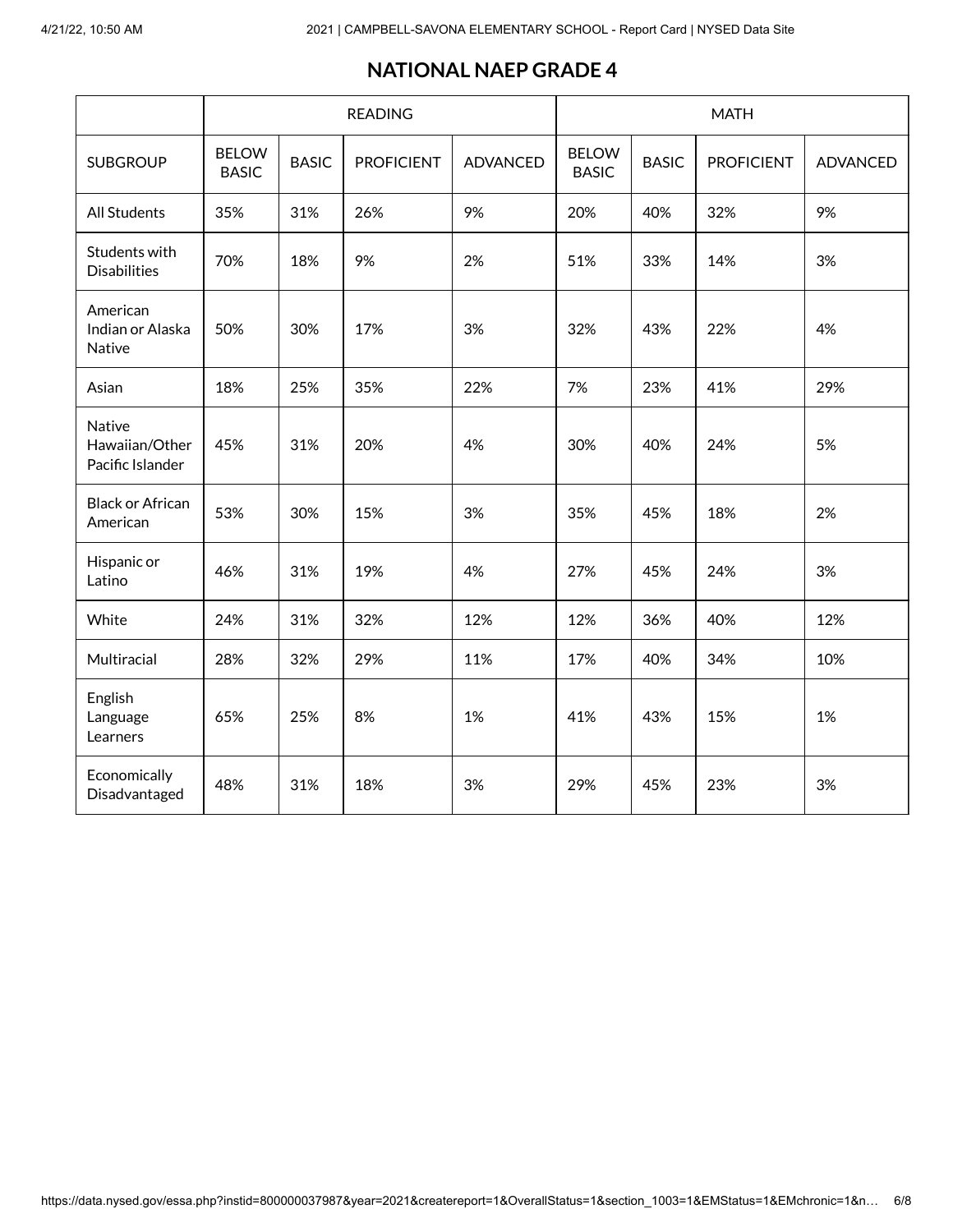# **NATIONAL NAEP GRADE 8**

|                                              | <b>READING</b>               |              |                   | <b>MATH</b>     |                              |              |                   |                 |
|----------------------------------------------|------------------------------|--------------|-------------------|-----------------|------------------------------|--------------|-------------------|-----------------|
| <b>SUBGROUP</b>                              | <b>BELOW</b><br><b>BASIC</b> | <b>BASIC</b> | <b>PROFICIENT</b> | <b>ADVANCED</b> | <b>BELOW</b><br><b>BASIC</b> | <b>BASIC</b> | <b>PROFICIENT</b> | <b>ADVANCED</b> |
| <b>All Students</b>                          | 28%                          | 39%          | 29%               | 4%              | 32%                          | 35%          | 23%               | 10%             |
| Students with<br><b>Disabilities</b>         | 64%                          | 27%          | 8%                | 1%              | 68%                          | 23%          | 7%                | 2%              |
| American<br>Indian or Alaska<br>Native       | 40%                          | 41%          | 19%               | 1%              | 48%                          | 37%          | 13%               | 3%              |
| Asian                                        | 13%                          | 30%          | 43%               | 13%             | 12%                          | 24%          | 31%               | 33%             |
| Native<br>Hawaiian/Other<br>Pacific Islander | 38%                          | 38%          | 23%               | 2%              | 47%                          | 34%          | 15%               | 4%              |
| <b>Black or African</b><br>American          | 47%                          | 39%          | 14%               | 1%              | 54%                          | 33%          | 11%               | 2%              |
| Hispanic or<br>Latino                        | 38%                          | 40%          | 20%               | 1%              | 43%                          | 37%          | 16%               | 3%              |
| White                                        | 19%                          | 39%          | 36%               | 5%              | 21%                          | 36%          | 30%               | 13%             |
| Multiracial                                  | 24%                          | 40%          | 31%               | 5%              | 28%                          | 36%          | 25%               | 11%             |
| English<br>Language<br>Learners              | 73%                          | 24%          | 3%                | $\ast$          | 73%                          | 22%          | 4%                | 1%              |
| Economically<br>Disadvantaged                | 40%                          | 40%          | 18%               | 1%              | 46%                          | 36%          | 15%               | 3%              |

\*There are not sufficient data for this subgroup.

# **NATIONAL NAEP PARTICIPATION RATES**

|                                   | Grade 4 Participation Rate |     | Grade 8 Participation Rate |             |  |
|-----------------------------------|----------------------------|-----|----------------------------|-------------|--|
|                                   | MATH<br><b>READING</b>     |     | <b>READING</b>             | <b>MATH</b> |  |
| All Students                      | 93%                        | 93% | 91%                        | 92%         |  |
| <b>Students with Disabilities</b> | 89%                        | 90% | 90%                        | 92%         |  |
| English Language Learners         | 94%                        | 95% | 92%                        | 93%         |  |